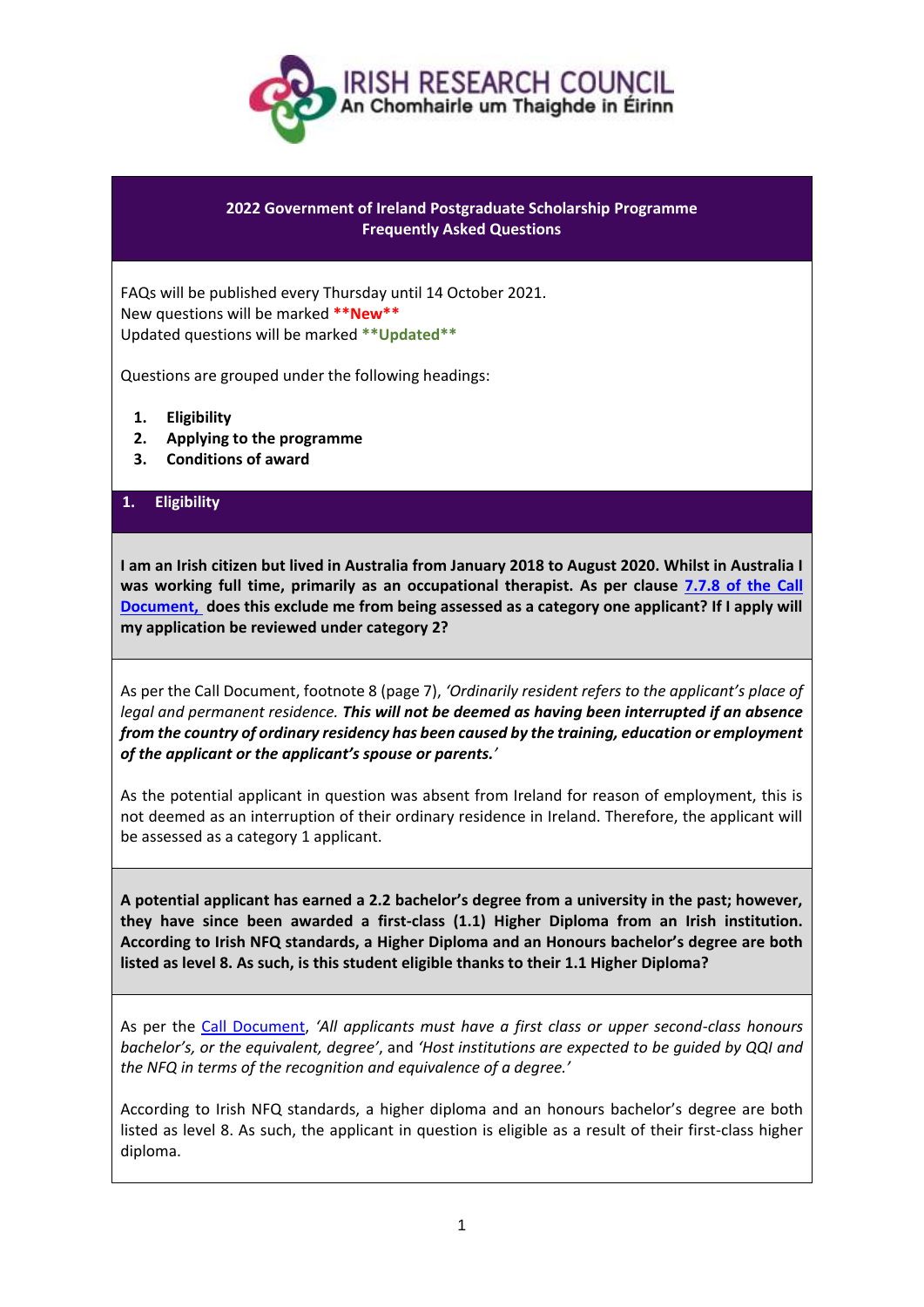

**According to the guide, applications will be deemed ineligible if** *"the research project as proposed in the application form has previously been funded either in full, or in part, by the Irish Research Council or any other funding agency".* **A potential applicant is currently receiving external funding for a research Masters and is looking to transfer it to a PhD and apply to the scholarship to fund the PhD. Can you please confirm if this is permitted, or would they be deemed ineligible due to their Masters being externally funded?**

This clause applies to projects that have already been completed, not ongoing projects. Therefore, it does not apply to any applicants currently registered for a master's or PhD who wish to apply to the programme for funding to complete their degree, or to those who are transferring from a master's to a PhD.

#### **\*\*New\*\***

**A potential applicant would like to apply for one year of funding as they are aiming to be transferred from a Masters to the PhD register this year. They first registered in September 2018, but due to Covid they received HEA funding for a 12-month extension. Would they be eligible to apply for one-year funding, even though their first registration took place prior to the 1 st September 2019?**

The IRC understands that some research degrees have been disrupted by the COVID-19 pandemic. As a result, applicants who have been granted formal extensions to their degrees due to the pandemic (whereby no additional fees were charged by their host institution) can apply for funding despite having registered for their degree prior to the dates listed in [section 7.7.2 of the Call](https://research.ie/assets/uploads/2017/05/Call-document-for-GOI-2022_FINAL.pdf)  [Document.](https://research.ie/assets/uploads/2017/05/Call-document-for-GOI-2022_FINAL.pdf)

The potential applicant is therefore eligible to apply for one year of funding provided that fees were not charged during the 12-month extension granted by their host institution. Evidence of the extension granted by their host institution will be required at award offer stage. Failure to produce such evidence will result in the award offer being withdrawn.

Applicants are asked to clearly outline this information in the free text box corresponding to the degree that was extended in the 'track record' section of the application.

**Is it possible to apply without English language certificate, for example IELTS, TOEFL, CAE?**

The English language requirements for your degree are determined by the Irish higher education institution in which you will be enrolled for the research master's or PhD.

**\*\*New\*\***